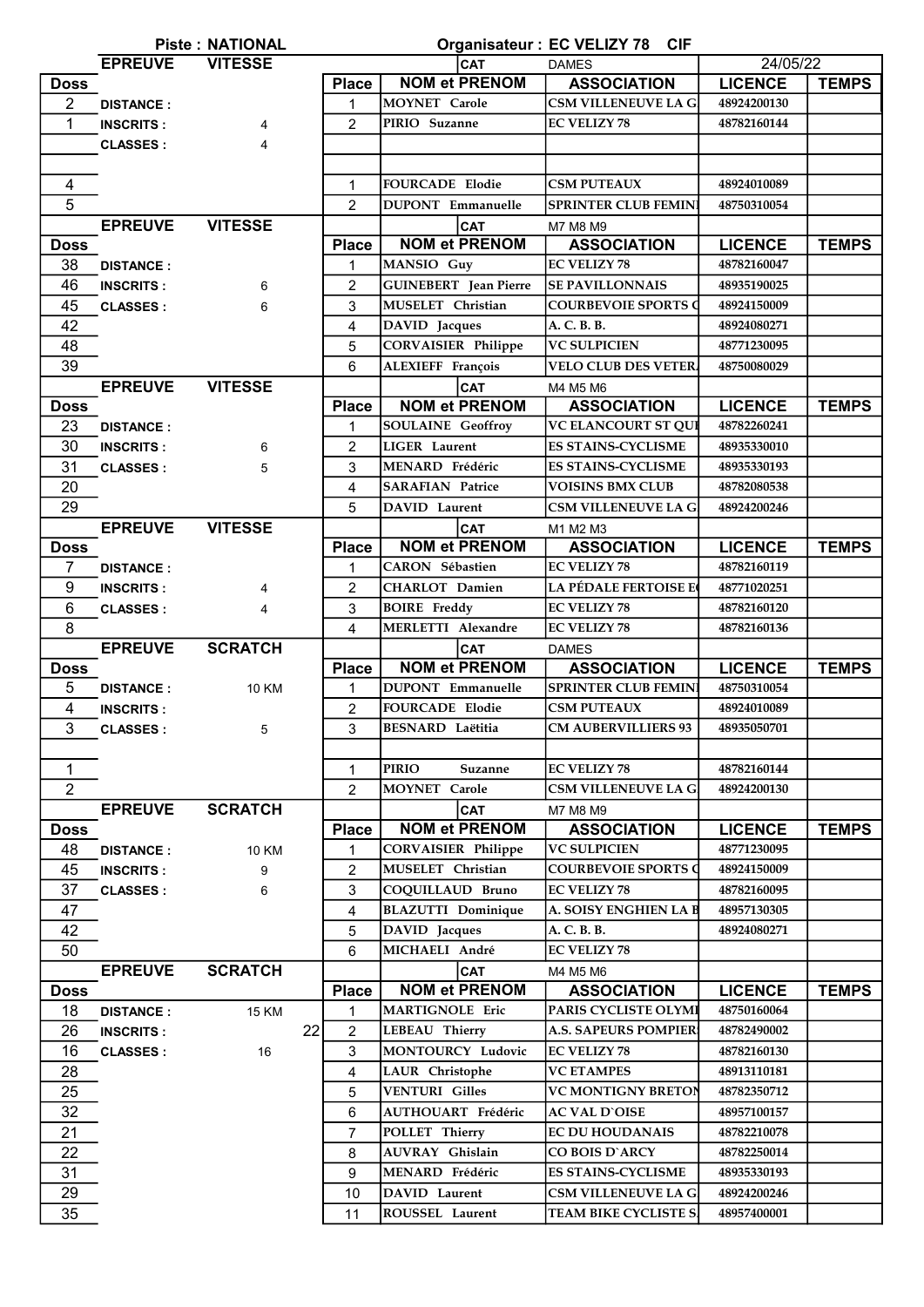| 27             |                  |                           | 12             | <b>GREGOIRE</b> Jean Claude  | <b>EC MONTGERON VIGNI</b>   | 48913070088    |               |
|----------------|------------------|---------------------------|----------------|------------------------------|-----------------------------|----------------|---------------|
| 34             |                  |                           | 13             | <b>TAHIR Zinedine</b>        | PARISIS A.C. 95             | 48957140134    |               |
| 36             |                  |                           | 14             | ROCHEFORT Bruno              | <b>SPRINTER CLUB FEMINI</b> | 48750310029    |               |
| 24             |                  |                           | 15             | RAT Laurent                  | <b>VC MONTIGNY BRETON</b>   | 48782350589    |               |
| 17             |                  |                           | 16             | RIET Jean Claude             | <b>EC VELIZY 78</b>         | 48782160065    |               |
|                |                  |                           | 30             |                              |                             |                |               |
|                | <b>EPREUVE</b>   | <b>SCRATCH</b>            |                | <b>CAT</b>                   | M1 M2 M3                    |                |               |
| <b>Doss</b>    |                  |                           | <b>Place</b>   | <b>NOM et PRENOM</b>         | <b>ASSOCIATION</b>          | <b>LICENCE</b> | <b>TEMPS</b>  |
| 14             | <b>DISTANCE:</b> | 20 KM                     | $\mathbf{1}$   | GOUILLON Jérémy              | TEAM PELTRAX CSD            | 48771150252    |               |
| 9              | <b>INSCRITS:</b> | 10                        | $\overline{2}$ | CHARLOT Damien               | <b>LA PÉDALE FERTOISE E</b> | 48771020251    |               |
| 13             | <b>CLASSES:</b>  | 8                         | 3              | FERAL Arnaud                 | <b>AC VAL D`OISE</b>        | 48957100159    |               |
| 55             |                  |                           | 4              | <b>MARTINS</b> Vincent       | OLYMPIQUE C.V.O             |                |               |
| 6              |                  |                           |                |                              | <b>EC VELIZY 78</b>         |                |               |
|                |                  |                           | 5              | <b>BOIRE</b> Freddy          |                             | 48782160120    |               |
| 12             |                  |                           | 6              | <b>MEUNIER Nicolas</b>       | TEAM BIKE CYCLISTE S.       | 48957400024    |               |
| 10             |                  |                           | $\overline{7}$ | <b>BELBACHIR Mehdi</b>       | <b>US CRETEIL</b>           | 48946040479    |               |
| 8              |                  |                           | 8              | MERLETTI Alexandre           | <b>EC VELIZY 78</b>         | 48782160136    |               |
|                | <b>EPREUVE</b>   | <b>COURSE AUX POINTS</b>  |                | <b>CAT</b>                   | <b>DAMES</b>                |                |               |
| <b>Doss</b>    |                  |                           | <b>Place</b>   | <b>NOM et PRENOM</b>         | <b>ASSOCIATION</b>          | <b>LICENCE</b> | <b>POINTS</b> |
| 5              | <b>DISTANCE:</b> | 7,5                       | 1              | <b>DUPONT</b> Emmanuelle     | SPRINTER CLUB FEMIN         | 48750310054    | 16            |
| $\overline{4}$ | <b>INSCRITS:</b> | 5                         | $\overline{2}$ | <b>FOURCADE Elodie</b>       | <b>CSM PUTEAUX</b>          | 48924010089    | 13            |
| 3              | <b>CLASSES:</b>  | 4                         | 3              | <b>BESNARD</b> Laëtitia      | <b>CM AUBERVILLIERS 93</b>  | 48935050701    | 10            |
| $\overline{2}$ |                  |                           | $\mathbf{1}$   | MOYNET Carole                | <b>CSM VILLENEUVE LA G.</b> | 48924200130    | 5             |
|                |                  |                           |                |                              |                             |                |               |
|                | <b>EPREUVE</b>   | <b>COURSE AUX POINTS</b>  |                | <b>CAT</b>                   | M7 M8 M9                    |                |               |
| <b>Doss</b>    |                  |                           | <b>Place</b>   | <b>NOM et PRENOM</b>         | <b>ASSOCIATION</b>          | <b>LICENCE</b> | <b>POINTS</b> |
| 48             | <b>DISTANCE:</b> | 7,5                       | 1              | CORVAISIER Philippe          | <b>VC SULPICIEN</b>         | 48771230095    | 35            |
| 47             |                  |                           | $\overline{2}$ | <b>BLAZUTTI</b> Dominique    | A. SOISY ENGHIEN LA B       | 48957130305    | 31            |
| 37             | <b>INSCRITS:</b> |                           | 3              | COQUILLAUD Bruno             | <b>EC VELIZY 78</b>         | 48782160095    | 27            |
| 46             | <b>CLASSES:</b>  | 8                         | $\overline{4}$ | <b>GUINEBERT</b> Jean Pierre | <b>SE PAVILLONNAIS</b>      | 48935190025    | 4             |
|                |                  |                           |                | MICHAELI André               | <b>EC VELIZY 78</b>         |                | $\mathbf{2}$  |
| 50             |                  |                           | 5              |                              | A. C. B. B.                 |                |               |
| 42             |                  |                           | 6              | DAVID Jacques                |                             | 48924080271    |               |
|                |                  |                           |                |                              |                             |                |               |
| 45             |                  |                           | $\overline{7}$ | MUSELET Christian            | <b>COURBEVOIE SPORTS O</b>  | 48924150009    |               |
| 43             |                  |                           | 8              | ALLIROL Didier               | <b>COURBEVOIE SPORTS Q</b>  | 48924150036    |               |
|                |                  | EPREUVE COURSE AUX POINTS |                | CAT                          | M4 M5 M6                    |                |               |
| <b>Doss</b>    |                  |                           | <b>Place</b>   | <b>NOM et PRENOM</b>         | <b>ASSOCIATION</b>          | <b>LICENCE</b> | <b>POINTS</b> |
| 16             | <b>DISTANCE:</b> | 12,5 KM                   | 1              | <b>MONTOURCY Ludovic</b>     | <b>EC VELIZY 78</b>         | 48782160130    | 34            |
| 30             | <b>INSCRITS:</b> |                           | $\overline{2}$ | <b>LIGER</b> Laurent         | <b>ES STAINS-CYCLISME</b>   | 48935330010    | 13            |
| 28             | <b>CLASSES:</b>  | 16                        | 3              | LAUR Christophe              | <b>VC ETAMPES</b>           | 48913110181    | 13            |
| 25             |                  |                           | 4              | <b>VENTURI Gilles</b>        | <b>VC MONTIGNY BRETON</b>   | 48782350712    | 11            |
| 10             |                  |                           | 5              | <b>BELBACHIR Mehdi</b>       | <b>US CRETEIL</b>           | 48946040479    | 10            |
| 18             |                  |                           | 6              | MARTIGNOLE Eric              | PARIS CYCLISTE OLYMI        | 48750160064    | 4             |
| 26             |                  |                           | $\overline{7}$ | <b>LEBEAU Thierry</b>        | <b>A.S. SAPEURS POMPIER</b> | 48782490002    | 3             |
| 32             |                  |                           | 8              | AUTHOUART Frédéric           | <b>AC VAL D'OISE</b>        | 48957100157    | 1             |
| 22             |                  |                           | 9              | <b>AUVRAY</b> Ghislain       | CO BOIS D'ARCY              | 48782250014    |               |
| 19             |                  |                           | 10             | MERET Jean Philippe          | <b>MELUN CYCL. ORGANIS</b>  | 48771050025    | -2            |
| 29             |                  |                           | 11             | DAVID Laurent                | <b>CSM VILLENEUVE LA G</b>  | 48924200246    | -20           |
| 21             |                  |                           | 12             | POLLET Thierry               | <b>EC DU HOUDANAIS</b>      | 48782210078    | -20           |
| 34             |                  |                           | 13             | <b>TAHIR Zinedine</b>        | PARISIS A.C. 95             | 48957140134    | -20           |
| 17             |                  |                           | 14             | RIET Jean Claude             | <b>EC VELIZY 78</b>         | 48782160065    | -60           |
| 36             |                  |                           | 15             | <b>ROCHEFORT Bruno</b>       | <b>SPRINTER CLUB FEMINI</b> | 48750310029    | -60           |
| 24             |                  |                           | 16             | RAT Laurent                  | <b>VC MONTIGNY BRETON</b>   | 48782350589    | -80           |
|                | <b>EPREUVE</b>   | <b>COURSE AUX POINTS</b>  |                | <b>CAT</b>                   | M1 M2 M3                    |                |               |
| <b>Doss</b>    |                  |                           | <b>Place</b>   | <b>NOM et PRENOM</b>         | <b>ASSOCIATION</b>          | <b>LICENCE</b> | <b>POINTS</b> |
| 9              | <b>DISTANCE:</b> | 12,5 KM                   | 1              | <b>CHARLOT</b> Damien        | <b>LA PÉDALE FERTOISE E</b> | 48771020251    | 26            |
| 12             | <b>INSCRITS:</b> |                           | $\overline{c}$ | <b>MEUNIER Nicolas</b>       | TEAM BIKE CYCLISTE S.       | 48957400024    | 23            |
| 13             | <b>CLASSES:</b>  | $\overline{7}$            | 3              | FERAL Arnaud                 | <b>AC VAL D'OISE</b>        | 48957100159    | 18            |
| 14             |                  |                           | $\overline{4}$ | <b>GOUILLON</b> Jérémy       | <b>TEAM PELTRAX CSD</b>     | 48771150252    | 11            |
| 8              |                  |                           | 5              | <b>MERLETTI Alexandre</b>    | <b>EC VELIZY 78</b>         | 48782160136    | $-13$         |